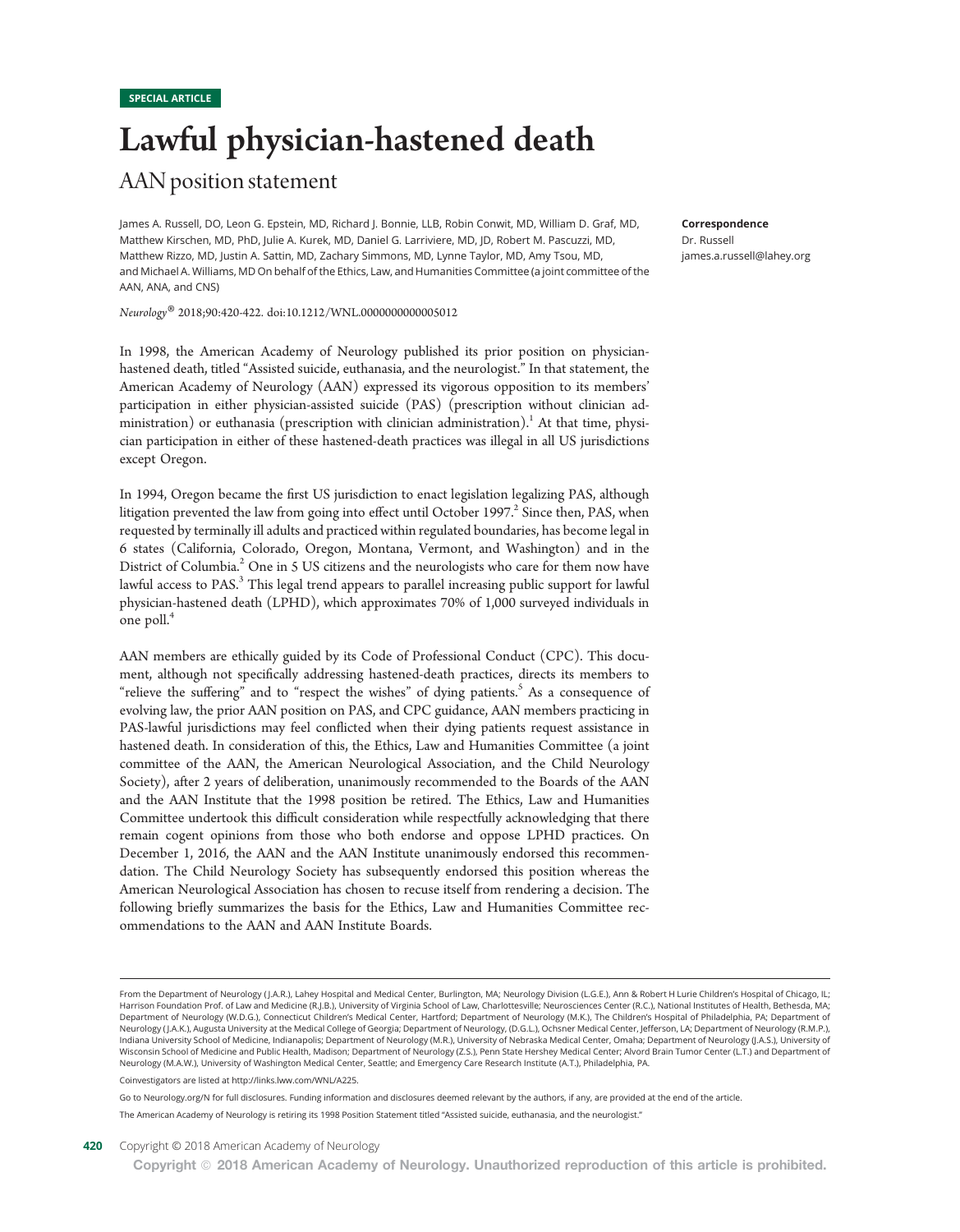### **Glossary**

AAN = American Academy of Neurology; CPC = Code of Professional Conduct; LPHD = lawful physician-hastened death; PAS = physician-assisted suicide.

The Ethics, Law and Humanities Committee was influenced by the results of a 2014 AAN-sponsored Ethics, Law and Humanities Committee survey that suggested that a notable percentage of AAN members might feel bound by conscience to comply with the wishes of their dying patients for assistance in hastening death (appendix e-1, [http://links.](http://links.lww.com/WNL/A270) [lww.com/WNL/A270](http://links.lww.com/WNL/A270)). In this survey, more than 70% of responding members in PAS-lawful states endorsed LPHD as an ethically permissible behavior, and more than 50% of these same individuals reported that they would be willing to assist their patients in lawful hastened death. The Ethics, Law and Humanities Committee also recognized that the AAN vision (to be indispensable to its members) was potentially jeopardized by conflicting guidance provided by changing PAS laws, the AAN CPC, and the existing 1998 Position Statement.

In their recommendation, the Ethics, Law and Humanities Committee purposely chose to adopt the term LPHD (synonymous with PAS in the United States). The committee chose LPHD in lieu of PAS to remove any ambiguity regarding patient motivation, which is not to commit suicide per se, but to hasten death in order to relieve suffering. The committee avoided terms such as assisted death or dying, which if misinterpreted in a literal sense could be erroneously construed to include the beneficial assistance in the dying process provided by palliative care.

The Ethics, Law and Humanities Committee approached the ethical analysis of LPHD from 2 perspectives—the boundaries of individual physicians' fiduciary responsibility to their patients and the effect of hastened death practice on societal trust of the medical profession as a whole. In consideration of the moral boundaries of an individual physician's care of a dying patient, the committee considers LPHD to be morally distinctive from other medical interventions that do or may hasten death such as the withdrawal of life-sustaining treatments, palliative sedation, and euthanasia. Unlike these interventions, both the request for and administration of the intervention in LPHD when regulated remain under the control of the patient. The Ethics, Law and Humanities Committee endorses the belief that the primary role of a physician is to prevent and treat disease whenever possible. At the same time, the committee strongly endorses the provision of palliative care to alleviate suffering in patients with illnesses that are unresponsive to disease-specific treatments. In addition, it expresses support for improved availability of palliative care services, palliative care education for AAN members, and palliative care research intended to identify more effective means to

alleviate refractory suffering of dying patients. By doing so, it hopes to minimize future patient interest in hastened death. However, the committee recognizes that palliative care interventions may not be universally effective for all terminally ill patients who may seek hastened death assistance from AAN members, particularly with spiritual or existential suffering.<sup>6</sup>

The Ethics, Law and Humanities Committee also considered the potential effect of any change in the AAN position on the public trust of the medical profession and AAN members in particular. Relevant to this concern, it reviewed the 18-year experience of LPHD in Oregon and the opinions of those who have critiqued it.<sup>7,8</sup> The committee recognizes that many but not all who have reviewed and written on this experience have been reassured by the safeguards provided. This reassurance arises in part from the knowledge that only 2-thirds of individuals ingest the prescription they receive. $2$  More importantly, reassurance stems from the safeguards provided by regulations that require a terminally ill adult resident of Oregon with capacity for decision-making and capability of selfadministration to request assistance from a physician twice in an interval of 15 days supplemented by a written request cosigned by 2 witnesses. In addition, the patient must be apprised of alternatives to PAS and undergo psychiatric assessment if in the judgment of either the prescribing physician or the required consulting physician the patient's judgment is psychologically impaired. Failure to follow these regulations is illegal and reportable. While reassuring, the committee acknowledges that hastened death practices should be continually monitored as they remain potentially susceptible to erosion over time. $8-10$ 

In consideration of the Ethics, Law and Humanities Committee recommendations, the AAN Board of Directors carefully deliberated this important issue, taking into account the evolving legal environment, all aspects of the ethical debate, the reported values of AAN members, and expectations of their adult patients dying of neurologic illness. Accordingly, the AAN has decided to retire its 1998 position on "Assisted suicide, euthanasia, and the neurologist" and to leave the decision of whether to practice or not to practice LPHD to the conscientious judgment of its members acting on behalf of their patients. The Ethics, Law and Humanities Committee and the AAN make no attempt to influence an individual member's conscience in consideration of participation or nonparticipation in LPHD. Although the AAN endorses the belief that LPHD decisionmaking is ideally made within a well-established patient/

[Neurology.org/N](http://neurology.org/n) Neurology | Volume 90, Number 9 | February 27, 2018 421

Copyright © 2018 American Academy of Neurology. Unauthorized reproduction of this article is prohibited.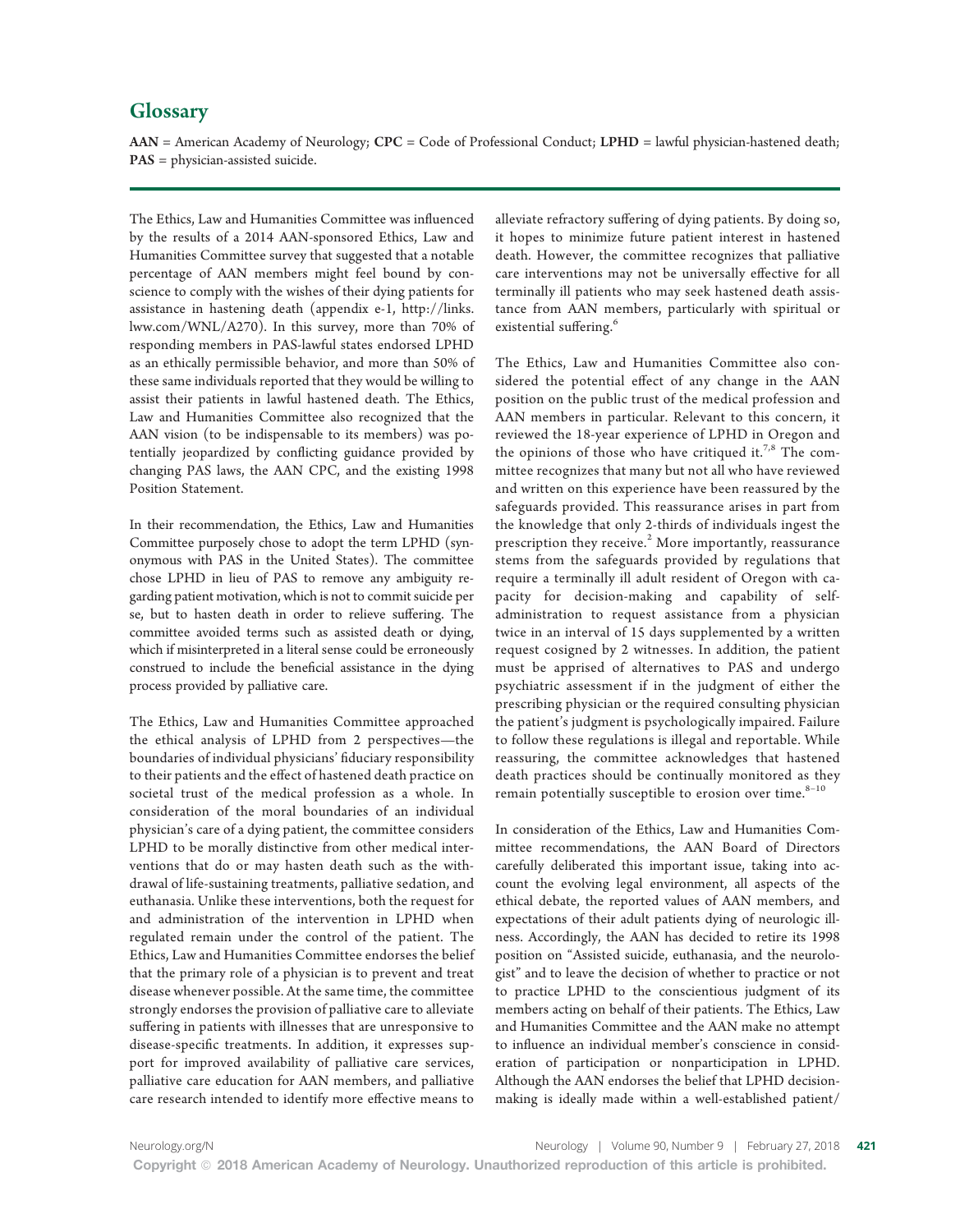doctor relationship, it places no obligation on its members to identify another physician willing to participate should their conscience preclude them from participation. The AAN remains opposed to member participation in euthanasia, which remains illegal in all US jurisdictions, regardless of its legal status in the jurisdiction in which an AAN member may practice.

#### Author contributions

James A. Russell, DO, FAAN: principal author of position statement and all subsequent revisions. All other authors: reviewed relevant literature, active involvement in multiple committee meetings in which document content was deliberated, active involvement in editing multiple iterations of document.

#### Acknowledgment

The authors thank John Hutchins, Karen Kasmirski, Bruce Levi, and Sarah Nelson for guidance in crafting this position.

#### Study funding

No targeted funding reported.

#### **Disclosure**

No relevant disclosures are reported. Go to [Neurology.org/N](http://n.neurology.org/lookup/doi/10.1212/WNL.0000000000005012) for full disclosures.

Received January 13, 2017. Accepted in final form December 8, 2017.

#### References

- 1. Pellegrino T, Bereford R, Bernat JL, et al; for The Ethics, Law and Humanities Committee of the AAN. Position statement: assisted-suicide, euthanasia and the neurologist. Neurology 1998;50:596–598.
- 2. Death With Dignity Act [online]. Available at: [oregon.gov/oha/ph/Provi](http://www.oregon.gov/oha/ph/ProviderPartnerResources/EvaluationResearch/DeathwithDignityAct/Pages/ors.aspx)[derPartnerResources/EvaluationResearch/DeathwithDignityAct/Pages/ors.aspx](http://www.oregon.gov/oha/ph/ProviderPartnerResources/EvaluationResearch/DeathwithDignityAct/Pages/ors.aspx). Accessed March 2016.
- 3. Bernat JL, McQuillen MP. Physician-assisted death in chronic neurologic diseases. Neurology 2017;88:1488–1489.
- 4. Dugan A. In U.S., support up for doctor-assisted suicide [online]. Available at: [http://](http://news.gallup.com/poll/183425/support-doctor-assisted-suicide.aspx.) [news.gallup.com/poll/183425/support-doctor-assisted-suicide.aspx.](http://news.gallup.com/poll/183425/support-doctor-assisted-suicide.aspx.) Accessed March 2016.
- 5. The American Academy of Neurology Code of Professional Conduct. Neurology 1993;43:1257–1260.
- 6. Ganzini L, Nelson HD, Schmidt TA, Kraemer DF, Delorit MA, Lee MA. Physician's experiences with the Oregon Death with Dignity Act. N Engl J Med 2000;342:557–563.
- 7. About the Death With Dignity Act [online]. Available at: [http://www.oregon.gov/](http://www.oregon.gov/oha/PH/PROVIDERPARTNERRESOURCES/EVALUATIONRESEARCH/DEATHWITHDIGNITYACT/Pages/faqs.aspx) [oha/PH/PROVIDERPARTNERRESOURCES/EVALUATIONRESEARCH/](http://www.oregon.gov/oha/PH/PROVIDERPARTNERRESOURCES/EVALUATIONRESEARCH/DEATHWITHDIGNITYACT/Pages/faqs.aspx) [DEATHWITHDIGNITYACT/Pages/faqs.aspx.](http://www.oregon.gov/oha/PH/PROVIDERPARTNERRESOURCES/EVALUATIONRESEARCH/DEATHWITHDIGNITYACT/Pages/faqs.aspx) Accessed January 2018.
- 8. Hendin H, Foley K. Physician assisted suicide in Oregon: a medical prospective. Mich L Rev 2008;106:1613–1638.
- 9. Lindsay RA. Oregon's experience: evaluating the record. Am J Bioeth 2009;9:19–27.
- 10. Emanuel EJ, Onwuteaka-Philepsen D, Urwin JW, Cohen J. Attitudes and practices of euthanasia and physician-assisted suicide in the United States, Canada, and Europe. JAMA 2016;316:79–90.

## Neurology in the Spotlight at 2018 Annual Meeting in Los Angeles

Registration is now open for the totally flexible, dynamic 2018 Annual Meeting. We'll be shining the spotlight on neurology and what you need to excel in your career. Look for the latest science, education, and networking you won't find anywhere else when the biggest names in neurology and neuroscience convene in Los Angeles April 21 through 27. Learn more and register now at AAN.com/view/AM18.

## Neurology® Online CME Program

Earn CME while reading Neurology. This program is available only to online Neurology subscribers. Read the articles marked CME, go to Neurology.org, and click on CME. This will provide all of the information necessary to get started. The American Academy of Neurology (AAN) is accredited by the Accreditation Council for Continuing Medical Education (ACCME) to sponsor continuing medical education for physicians. Neurology is planned and produced in accordance with the ACCME Essentials. For more information, contact AAN Member Services at 800-879-1960.